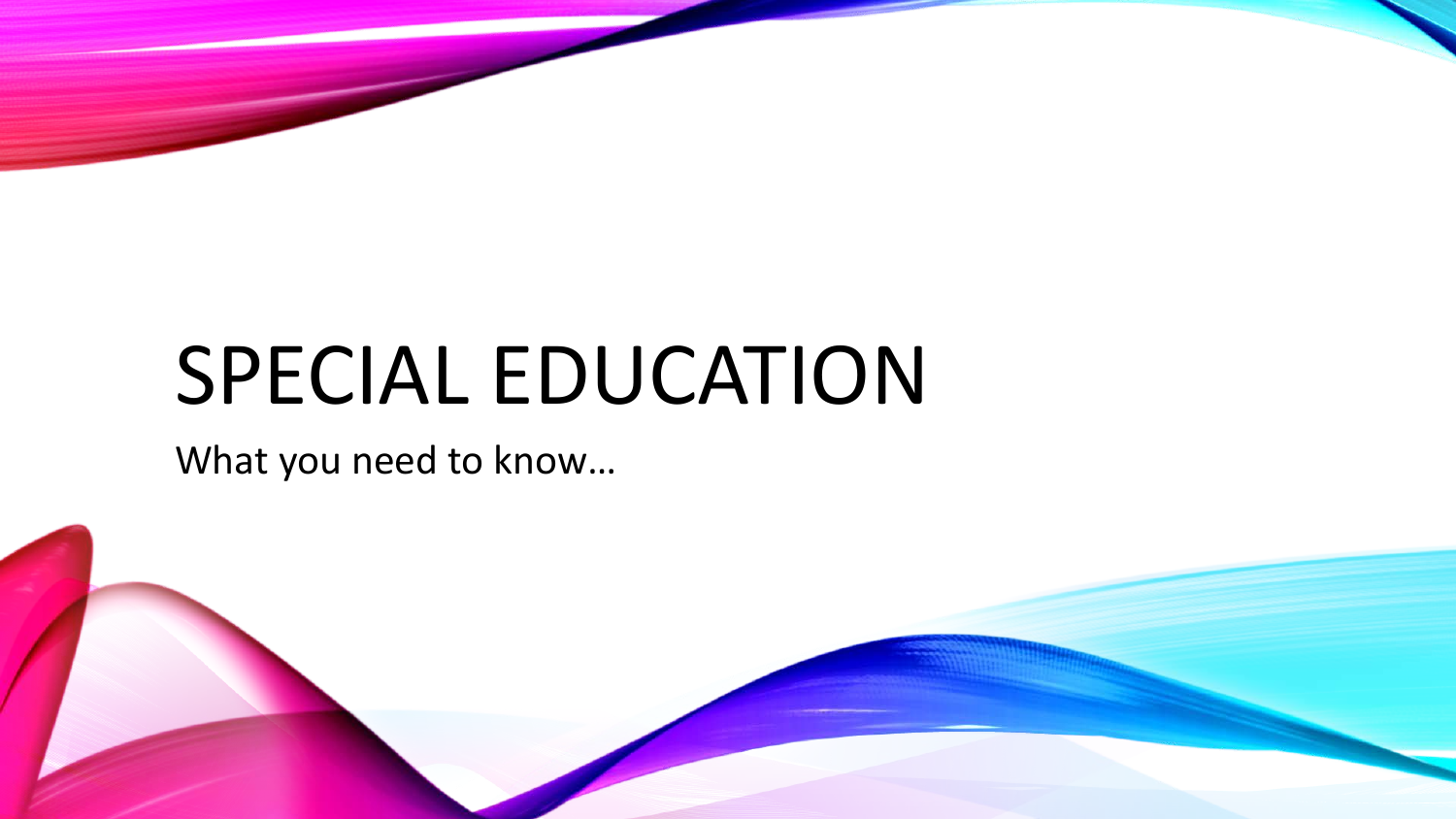# **OBJECTIVES**

- Identify what special education is and what it may look like in your charter.
- Prepare for some of the challenges in setting up a special education program.
- Answer any questions you may have.

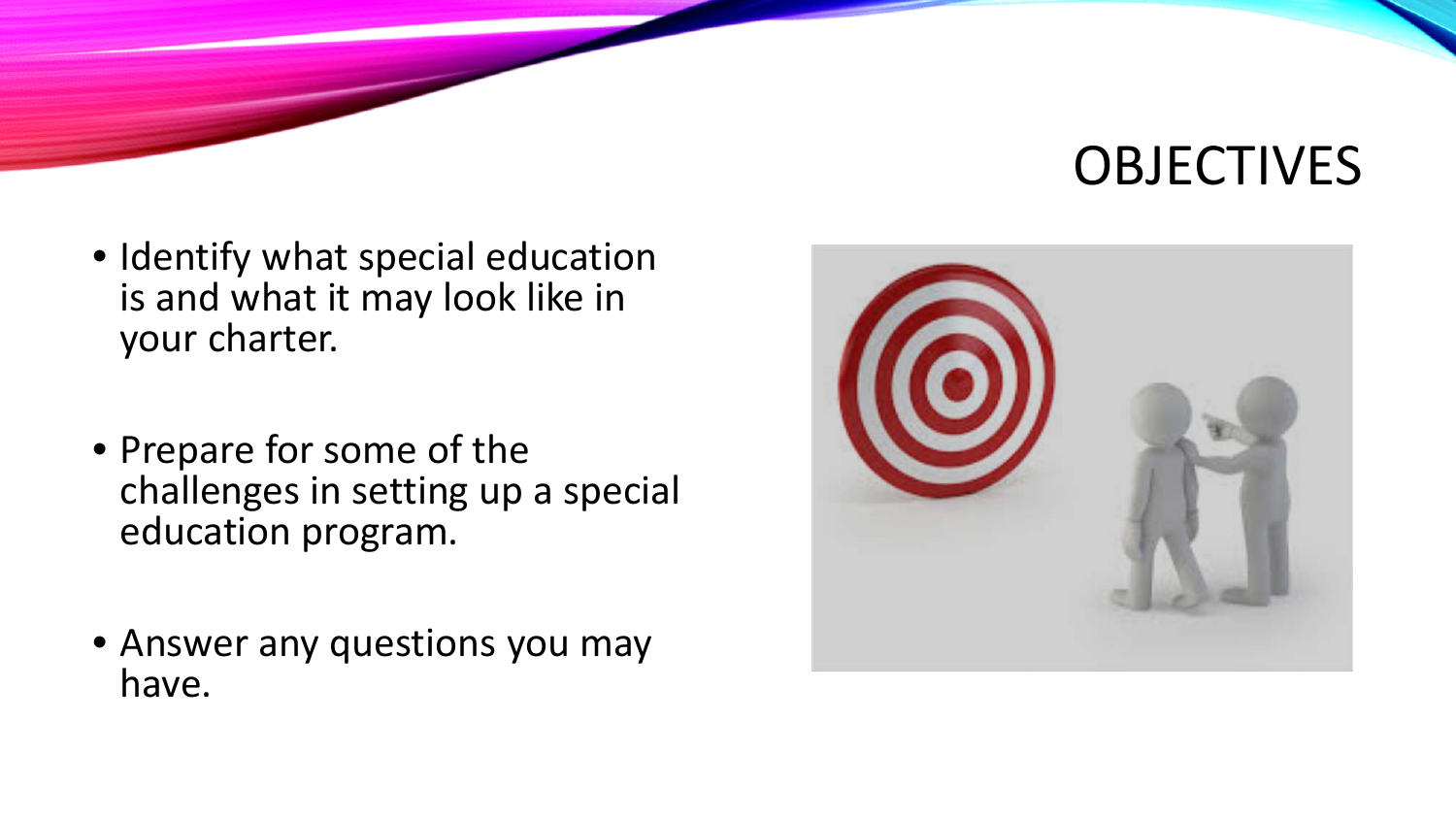# ACRONYMS YOU NEED TO KNOW

- **IDEA** Individuals with Disabilities Education Act
- **FAPE** Free Appropriate Public Education
- **IEP** Individualized Education Program
- **LRE** Least Restrictive Environment
- **SEA** State Education Agency
- **LEA** Local Education Agency
- **RDA** Result Driven Accountability
- **LRBI** Least Restrictive Behavior Intervention
- **FBA** Functional Behavior Analysis
- **BIP** Behavior Intervention Plan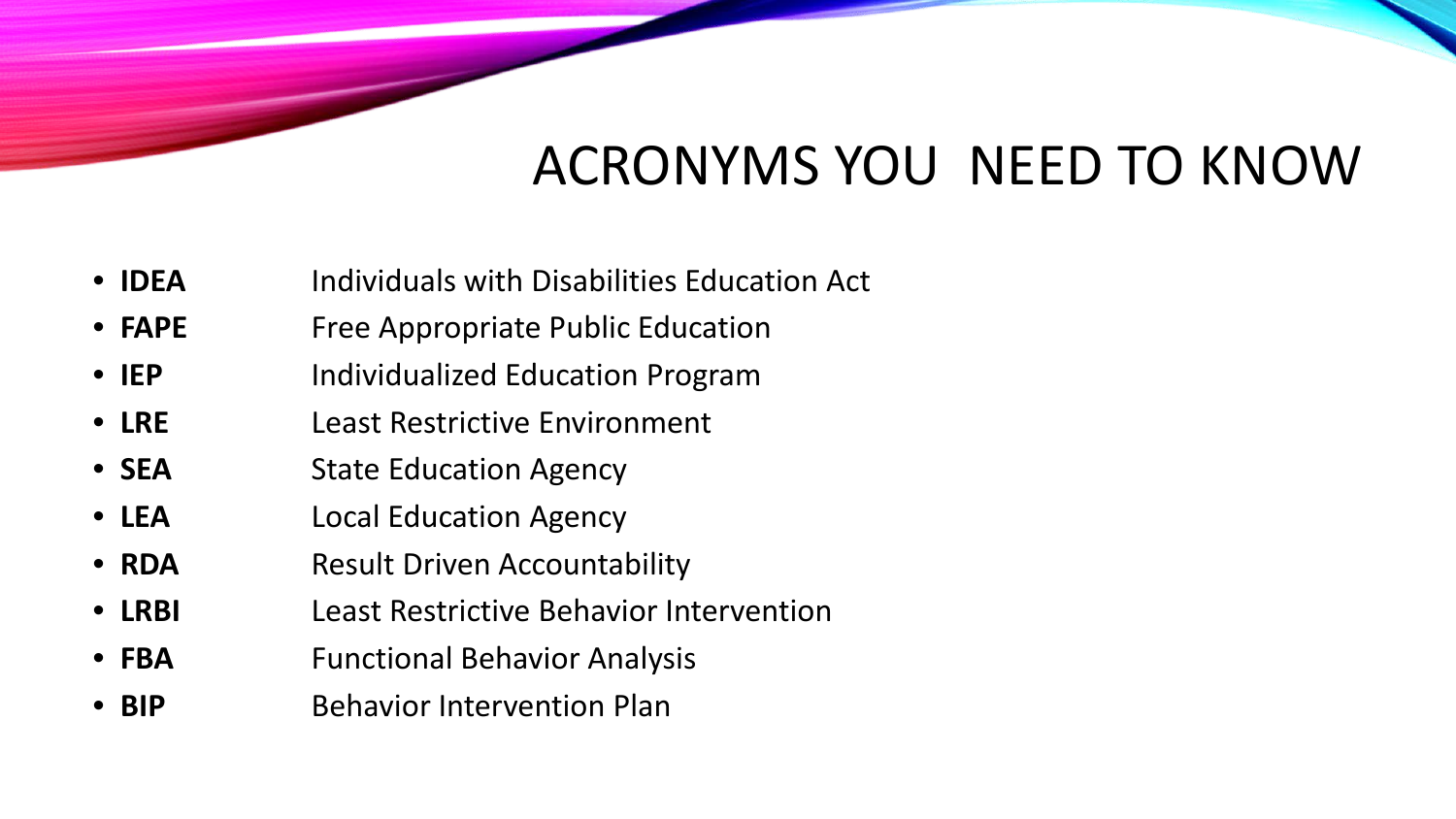# WHAT NEEDS TO BE IN PLACE

- Special education director
- Licensed educator to oversee services.
- Continuum of services available

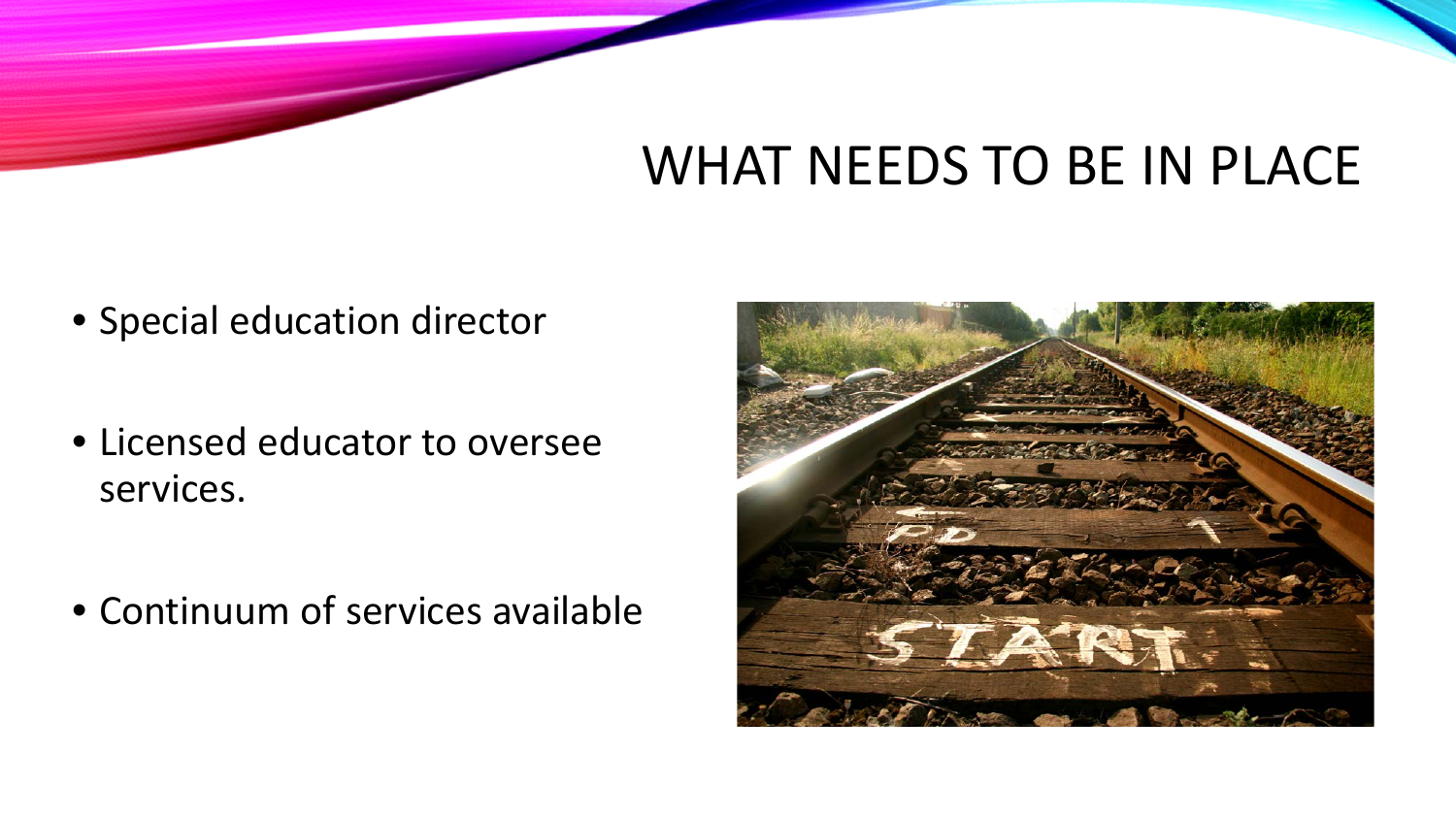### CONTINUUM OF SERVICES

- Regular Classes
- Special Classes
- Special Schools
- Home Instruction
- Instruction in hospitals and institutions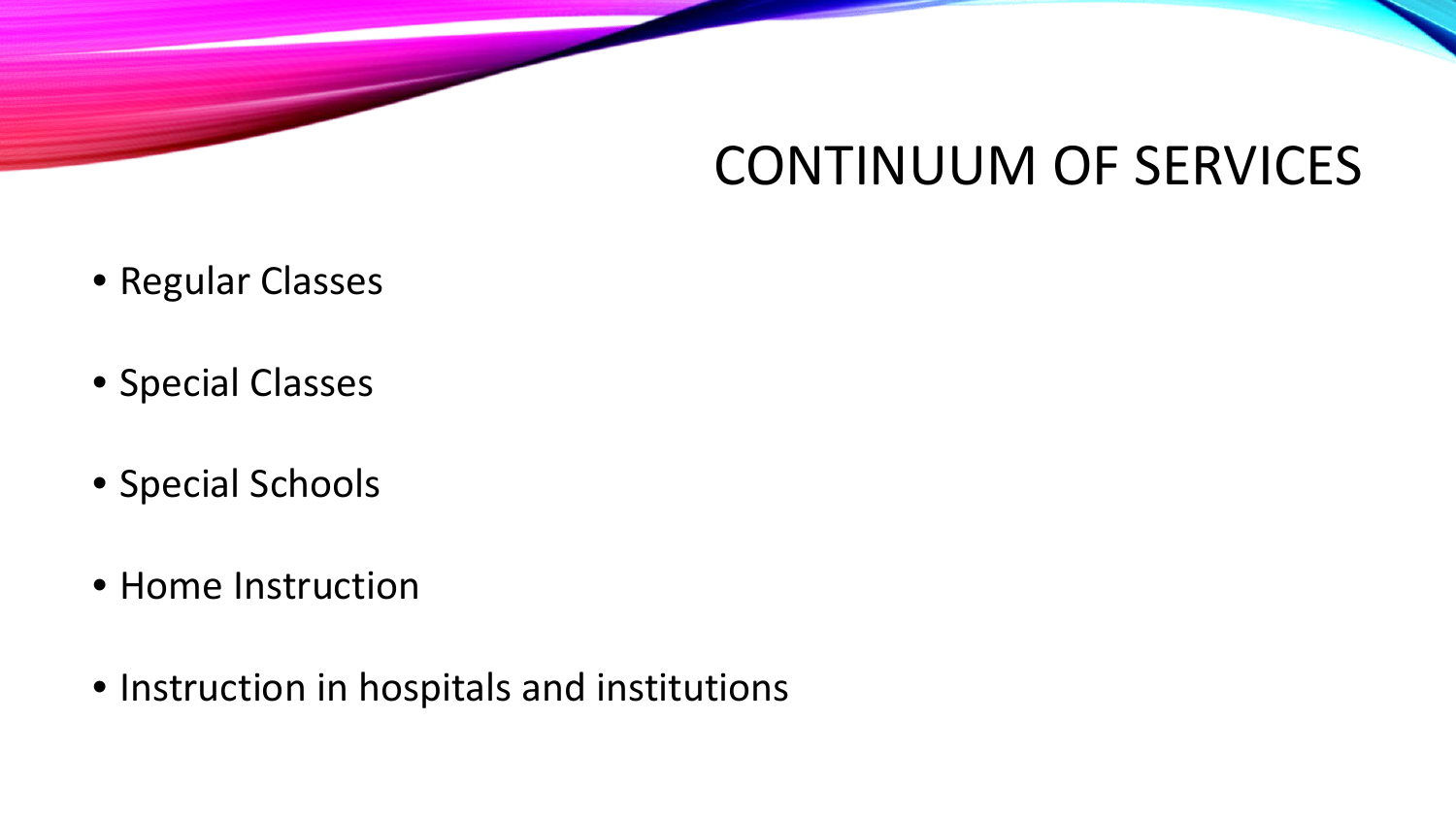## EDUCATIONAL REQUIREMENTS

- Students
	- Receive grade level core curriculum
	- Test on grade level
	- Meet all graduation requirements

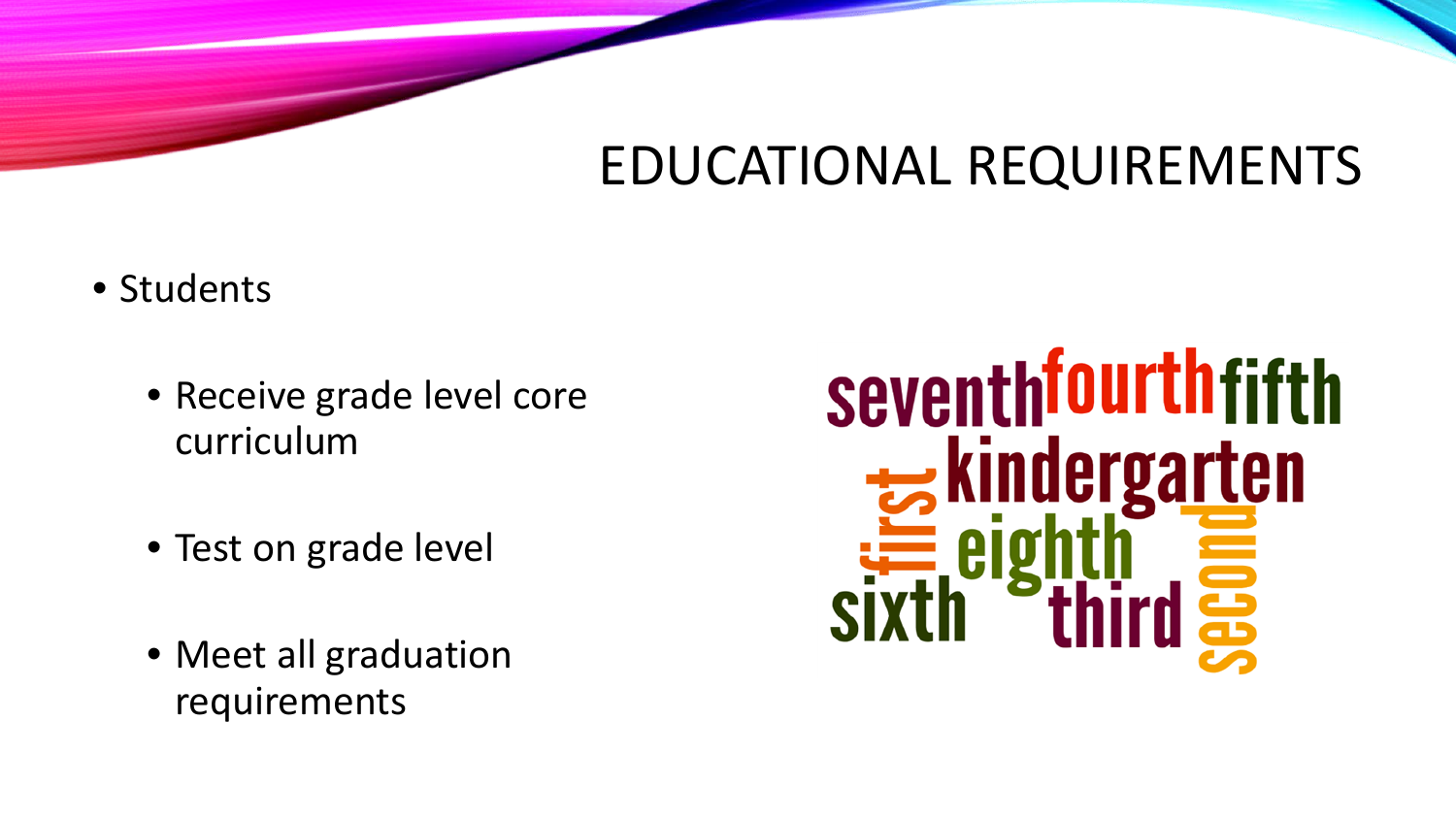# PEOPLE INVOLVED IN SPECIAL EDUCATION AT THE SCHOOL LEVEL

- LEA Representative
- Parent
- Student (if possible)
- General Education Teacher
- Special Education Teacher
- Related Service Provider

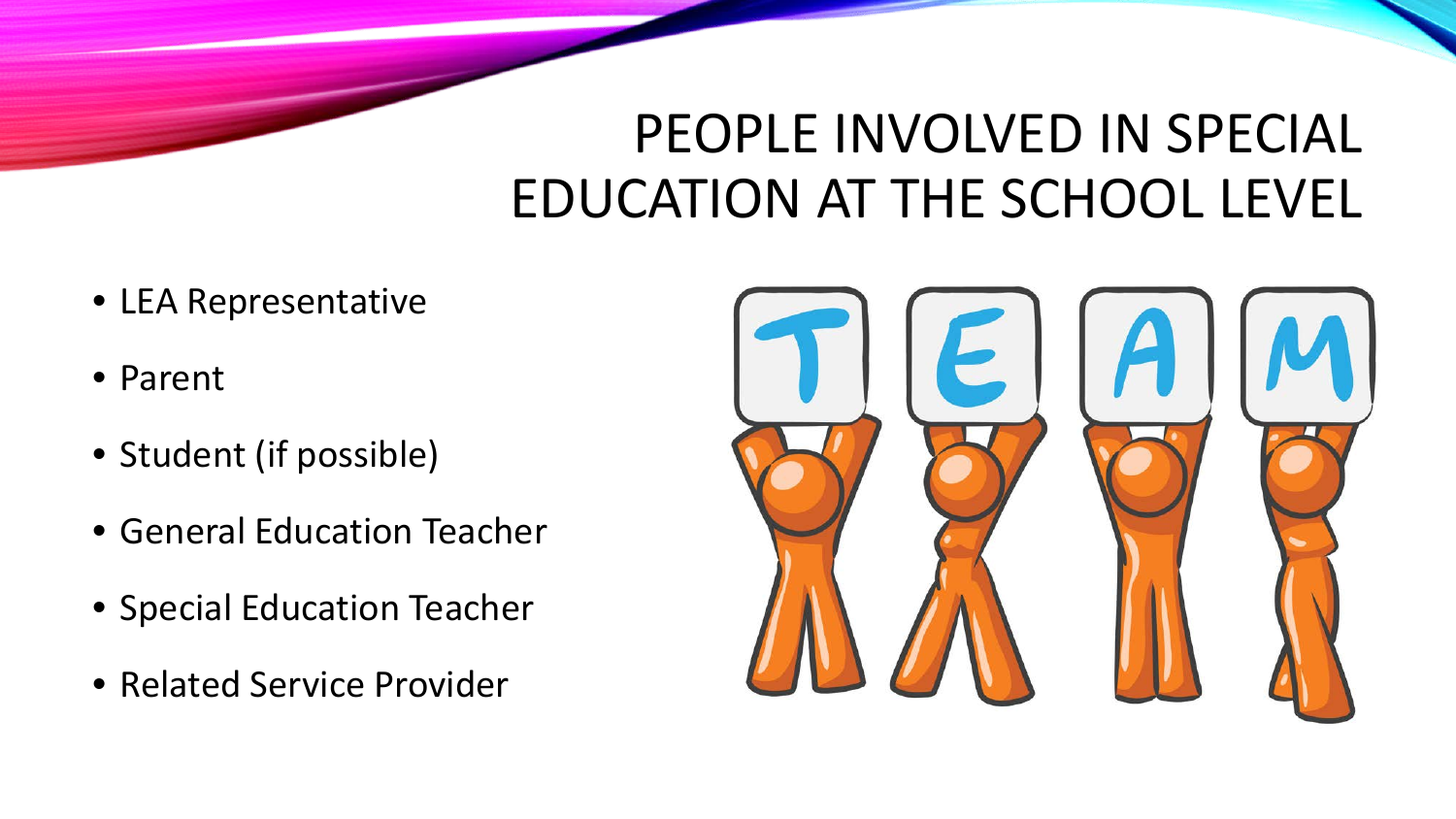# SERVICES PROVIDED

- Assessment
- Speech
- Occupational therapy
- Physical therapy
- Counseling
- Transportation

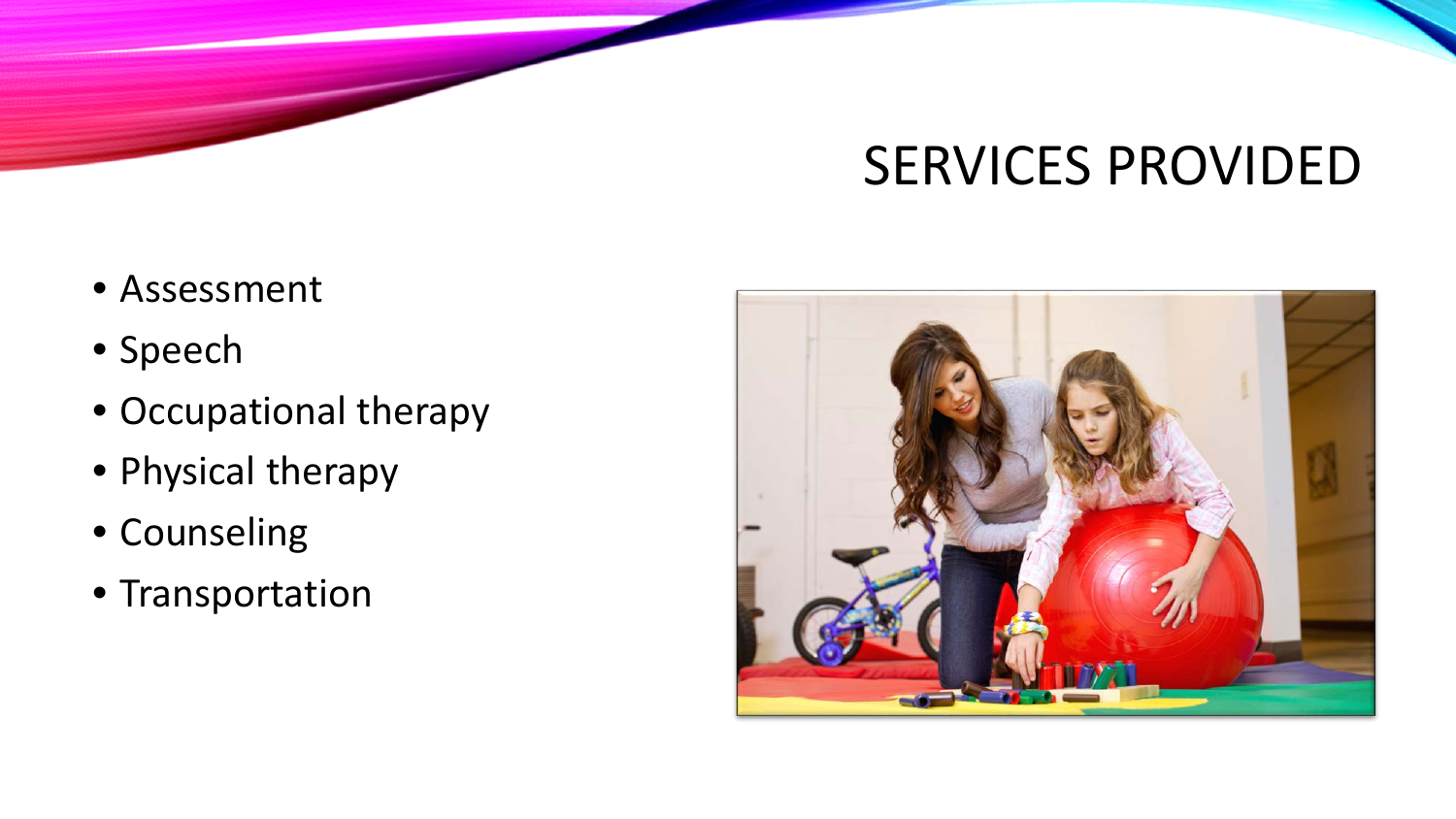#### POST HIGH SCHOOL PROGRAMS

- Assessments
- Transition Plans
- Substitutions
- Vocational Rehabilitation

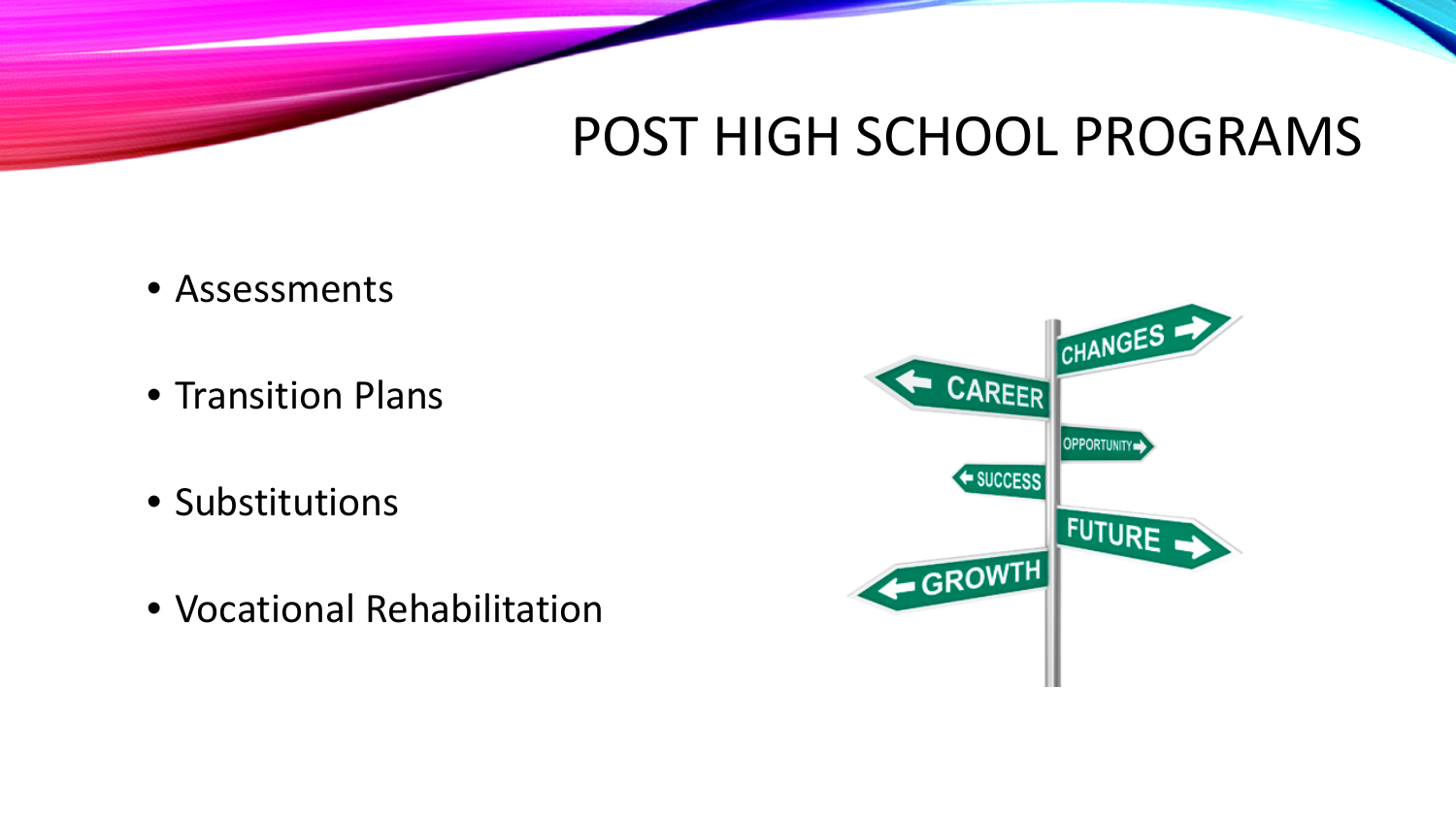#### DISPUTE RESOLUTION

- Facilitation
- Mediation
- State Complaint
- Due Process

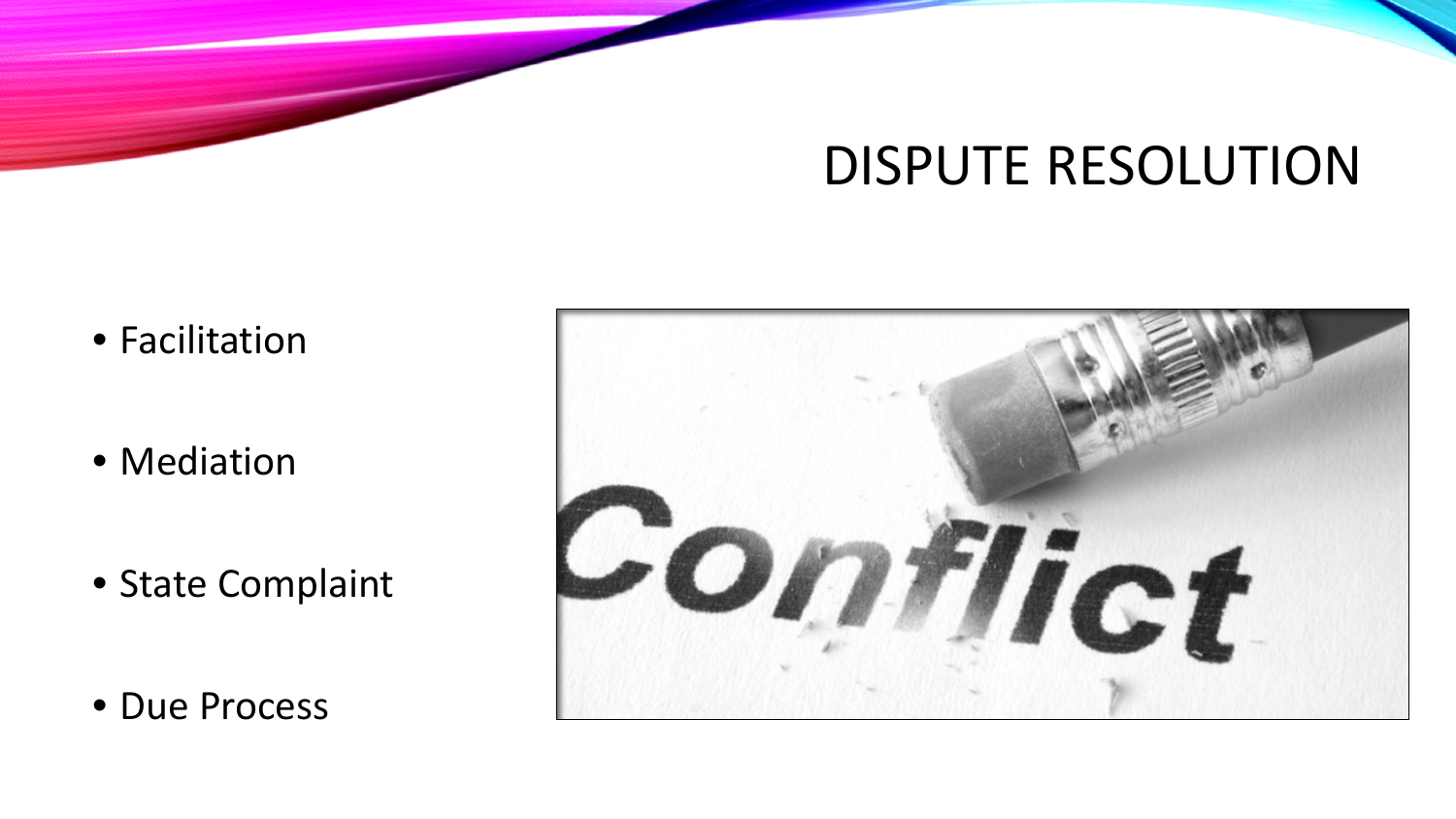#### STRONG START

- Meet 6 times throughout the year
- Assigned a mentor
- Homework that helps improve program

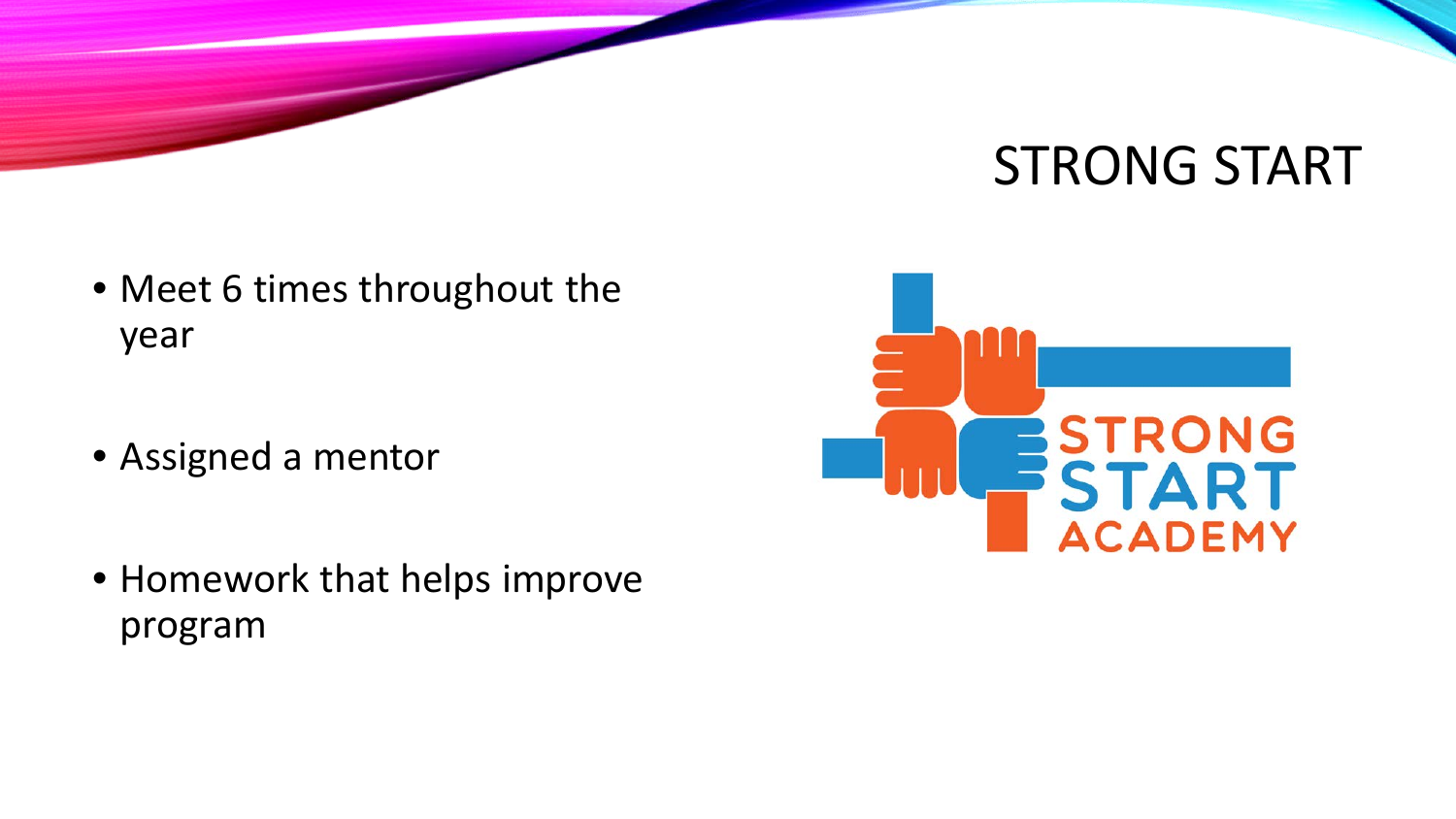# THINGS TO THINK ABOUT

- Parents are looking for options.
- Students of all abilities could enroll.
- Counseling out is against the law.